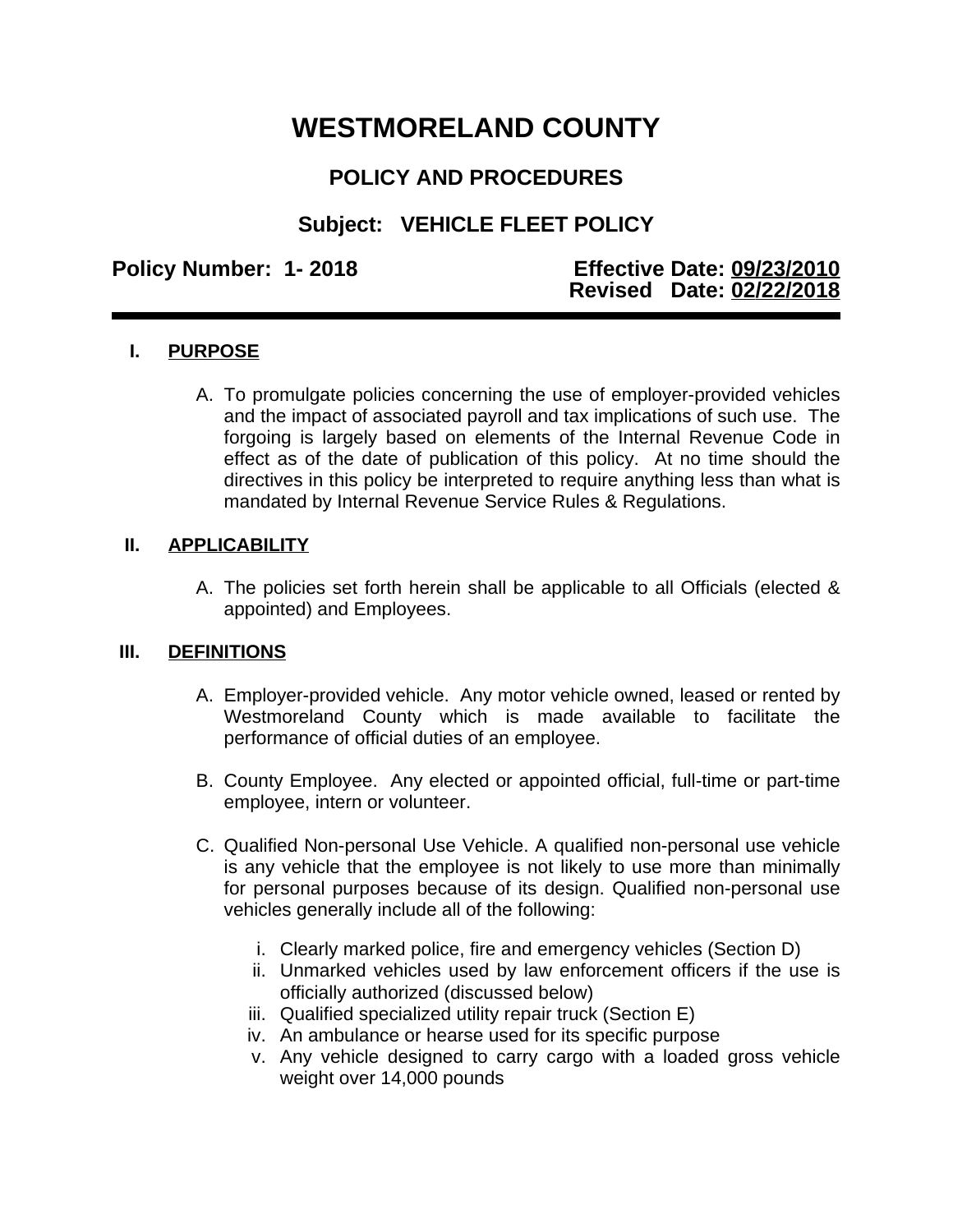- vi. Delivery trucks with seating for the driver only, or the driver plus a folding jump seat
- vii. A passenger bus with a capacity of at least 20 passengers used for its specific purpose
- viii. Construction or specially designed work vehicles, (i.e., bucket trucks, dump trucks, cement mixers, forklifts, garbage trucks)
- ix. School buses
- x. Tractors, combines and other special-purpose farm vehicles.
- D. A clearly marked police vehicle or a clearly marked fire/emergency vehicle is treated as a qualified non-personal use vehicle to the employee only if all of the following apply:
	- i. The employee is on call.
	- ii. The employee is required to use the vehicle for commuting.
	- iii. Personal use of the vehicle is prohibited, other than for commuting.
	- iv. The employee is a full-time law enforcement officer authorized to carry firearms, execute warrants, and/or make arrests or the employee must be a full time firefighter.
	- v. The law enforcement officer must regularly carry firearms.
- E. A police, fire, or public safety vehicle is clearly marked if, through painted insignia or words, it is readily apparent that the vehicle is a police, fire or public safety officer. A marking on a license plate is NOT a clear marking for this purpose.
- F. An unmarked police vehicle qualifies as a non-personal use vehicle to the employee only if the following apply:
	- i. The employee is authorized by the County to use the vehicle for personal use incidental to the use for law enforcement. The employee cannot use the vehicle for personal trips.
	- ii. The employer is a governmental unit responsible for crime investigation or crime prevention.
	- iii. The employee must be a full-time law enforcement officer.
	- iv. The employee is authorized to carry firearms, execute warrants, and/or make arrests.
	- *v.* The employee must regularly carry firearms, except when it is not possible because of undercover work requirements.
- G. Control Employee. A control employee in a governmental organization is either an:
	- i. Elected official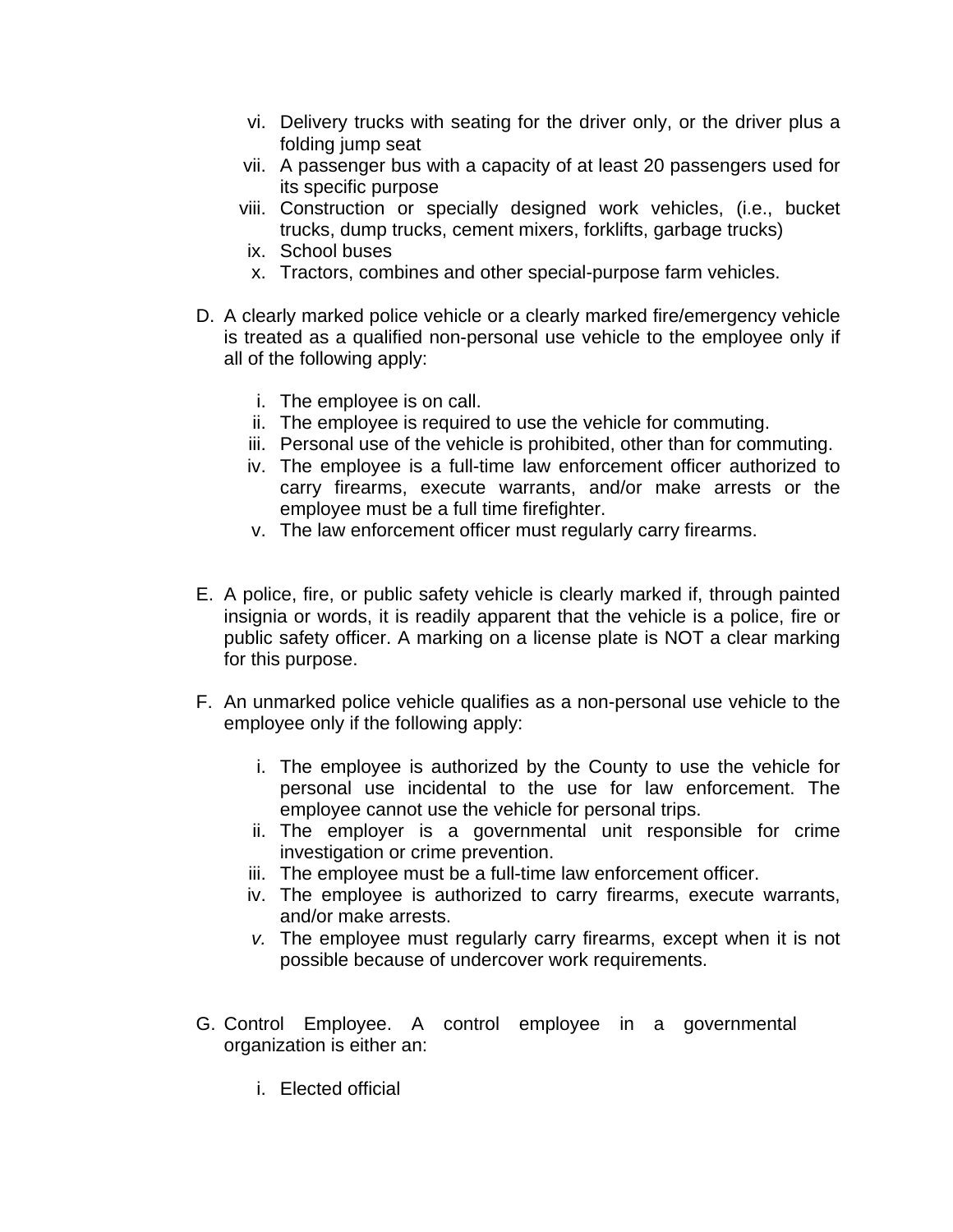- ii. Employee whose compensation is at least as great as a Federal government employee at Executive Level V (2017 - \$151,700)
- H. Commuting. Travel between employee residence and regular place of employment.
- I. Personal Use (other than commuting)
	- i. Non-business evening/weekend use
	- ii. Vacation Use
	- iii. Use by spouse or dependents
- J. De Minimus Personal use (non-taxable) includes but is not limited to:
	- i. A stop at convenience store in course of commute.
	- ii. A small personal detour while on business, such as driving to lunch while out of the office on business.
	- iii. Infrequent (not more than one day per month) commuting in employer vehicle. This does not mean that an employee can receive excludable reimbursements for commuting 12 days a year. The rule is available to cover infrequent, occasional situations.

#### **IV. GENERAL POLICY**

- A. All full-time and part-time employees are encouraged to use Countyowned vehicles for business purposes instead of their personal vehicles when possible or practical.
- B. County Commissioners, while encouraged to use County vehicles for business purposes are expressly prohibited from having a County vehicle assigned to them on a permanent basis.
- C. Personal use of County vehicles is prohibited. However, this policy does not preclude *de minimus* personal use.
- D. Carrying of passengers who are not County employees is prohibited unless such passengers are part of the performance of official duties (e.g. prisoners, clients). This does not preclude County employees from transporting officials from other governmental entities or where such transportation is directly related to the conduct of County business or incidental to participation in events to which the employee is officially a party. Only Westmoreland County approved operators are authorized to drive a County-owned/leased vehicle.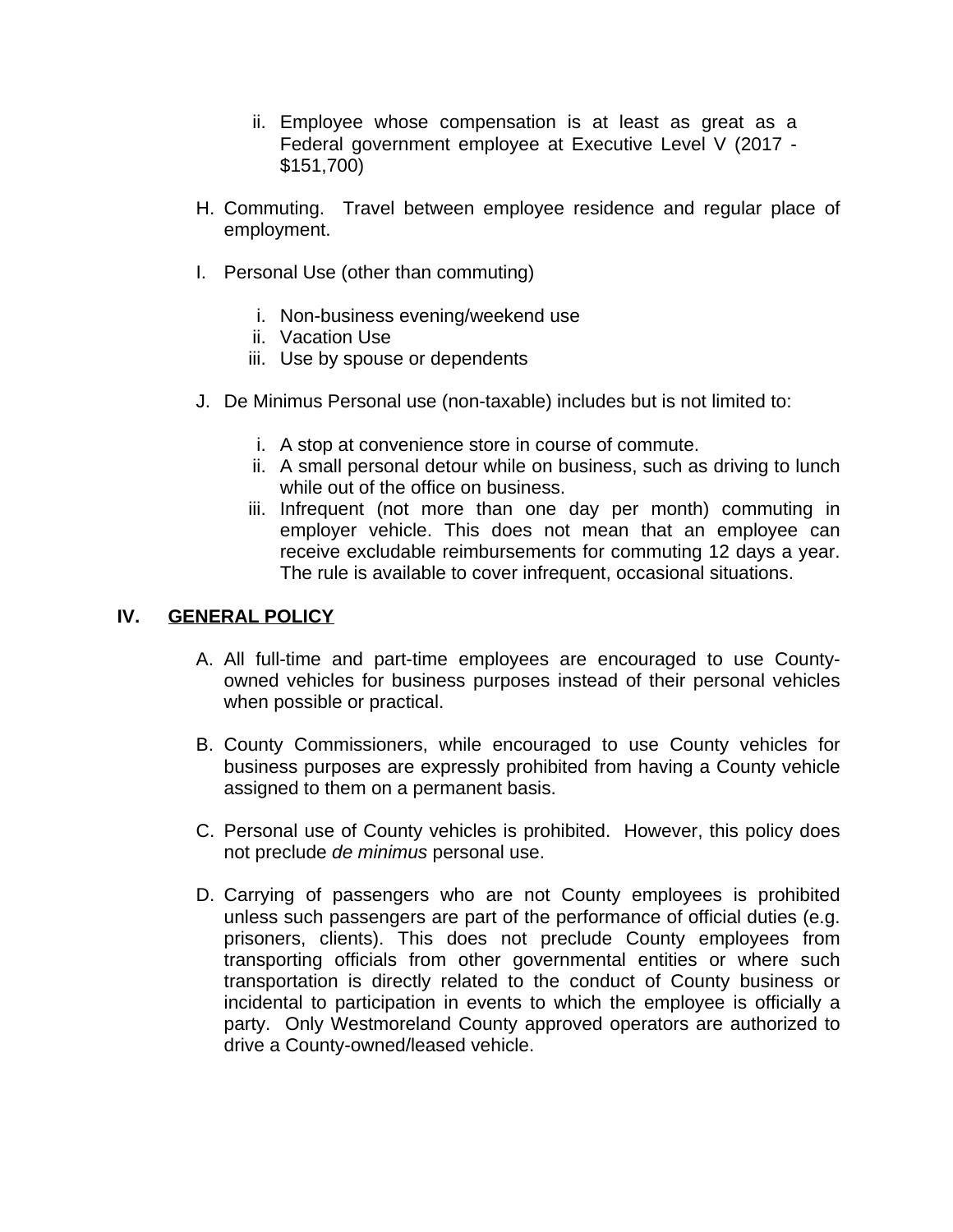- E. The operation of a County vehicle while under the influence of any drugs or alcohol is strictly prohibited. This includes prescription drugs which are known to have the ability to impair one's ability to operate a vehicle. The use of all tobacco products in County owned vehicles is also expressly prohibited.
- F. All operators of County vehicles shall possess a valid operator's license for the class of vehicle being operated.
- G. All County vehicles officially belong to the County of Westmoreland Board of Commissioners and shall be managed and allocated by the fleet coordinator acting as agent for the board.
- H. Operators of County vehicles who are involved in a traffic accident shall report the same information to the fleet coordinator and the employee's supervisor immediately regardless of whether the accident is "reportable" under the motor vehicle code. If the fleet coordinator is not available the operator shall notify the Department of Human Resources and the employee's supervisor, who shall notify the fleet coordinator within 24 hours.
- I. Operators of County vehicles are personally responsible for all traffic, toll and parking violations. Further, any moving violations shall be reported to the fleet coordinator within 24 hours of the receipt of a citation by the operator.
- J. Operators of County vehicles are expected to exercise reasonable care in the operation, care and maintenance of County vehicles.
- K. With the exception of undercover police vehicles and marked emergency vehicles, all County-owned/leased vehicles shall have the County seal or other approved County logo affixed to the vehicle. The Fleet Coordinator is responsible for approving any and all logos, decals, markings, insignia and words on a County-owned/leased vehicle.
- L. Operators and passengers of County Vehicles must wear seat belts at all times. Further, there shall be no more people in a County Vehicle than there are seat belts.
- M. To better insure the safe operation of County-owned vehicles, the use of cell phones (including texting) while operating a County Vehicle is prohibited unless required by emergency personnel responding to a call.
- N. There should be no personal modifications made to County Vehicles at any time.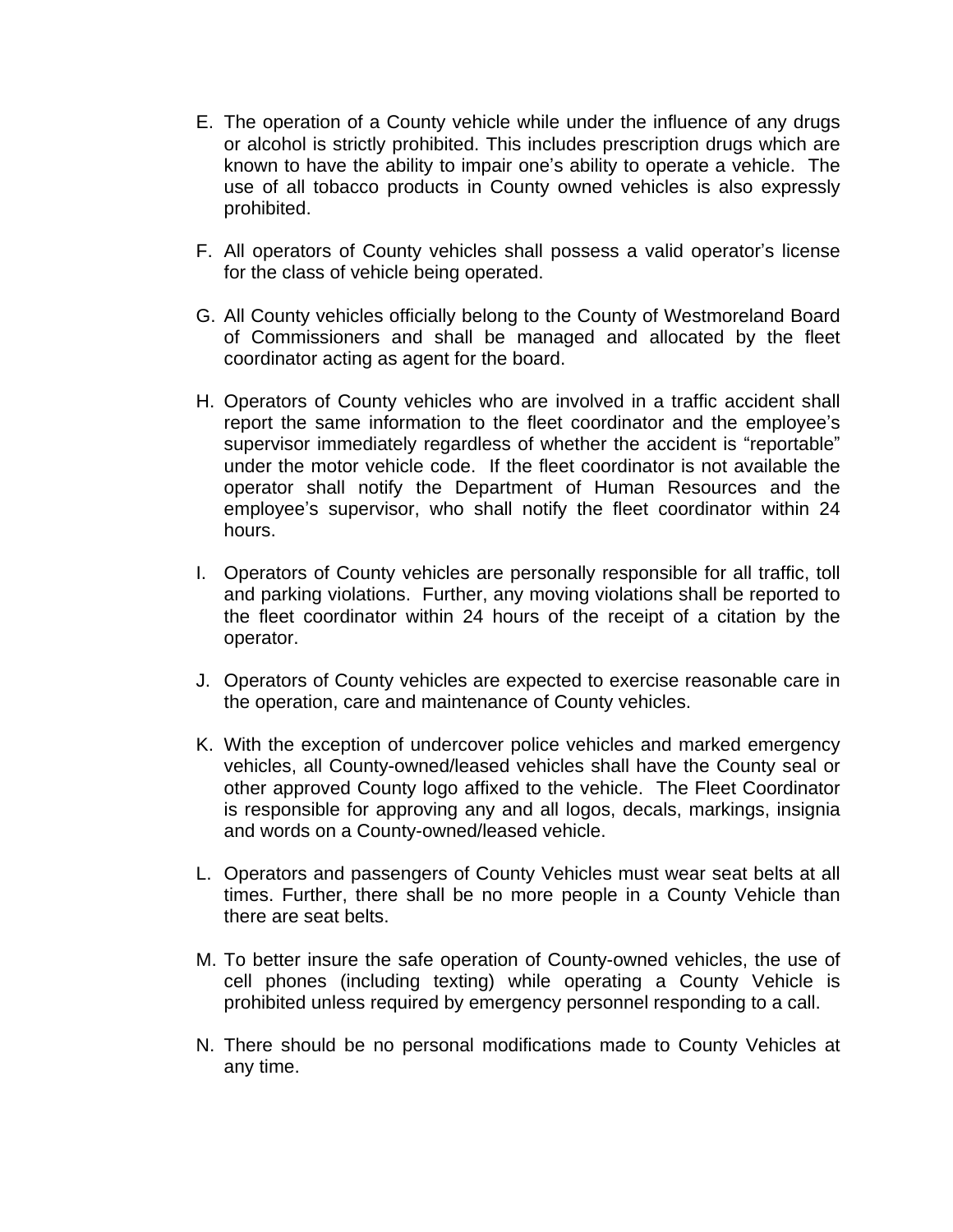- O. Firearms are not permitted in County Vehicles unless required for County Business.
- P. Operators of County vehicles responsible for two (2) or more preventable motor vehicle accidents in the preceding 12 months shall be restricted from driving any County vehicle until they have completed a driver training course approved by the Department of Human Resources.
- Q. Operators of a County vehicle that has sustained any amount of damage must review the damage with the Fleet Coordinator or Mechanic for drivability mechanical and safety concerns.

#### **V. CLASSIFICATIONS AND INSURANCE OF VEHICLES**

- A. Upon the placement of a vehicle into County service, the fleet coordinator shall make a determination if the vehicle is a qualified non-personal use vehicle and record whether it is a marked police or EMS vehicle. This determination may require input from the receiving department/department head as to its intended use and to whom the vehicle will be issued. It is the responsibility of the receiving department to notify the fleet coordinator of any change in the intended use of an issued vehicle.
- B. The receiving department/department head shall make documented representations to the fleet coordinator as to whether the vehicle is being assigned to an employee or if it is to be a shared vehicle.
- C. Confidential Plates The receiving department/department head shall make documented representations to the fleet coordinator as to whether the vehicle is to be issued a confidential registration plate in compliance with the provisions of the state code, Section 13, Commonwealth Fleet License Plates. The fleet coordinator will provide the appropriate information; specifically form GSVM-95, Request for Confidential License Plate to the County Chief Clerk for approval and processing.
- D. An employee may take a vehicle to his or her place of residence overnight when one or more of the following criteria are met:
	- i. Operator is on call for the night.
	- ii. The operator's area of assignment makes it more cost-effective for the County to keep the car at home and start the work day from his/her place of residence
	- iii. Operator requires ready access to specialized equipment not suited for transport in a personal vehicle
	- iv. Operator is travelling directly from his/her personal residence to an alternate work location without first reporting to his/her standard work location.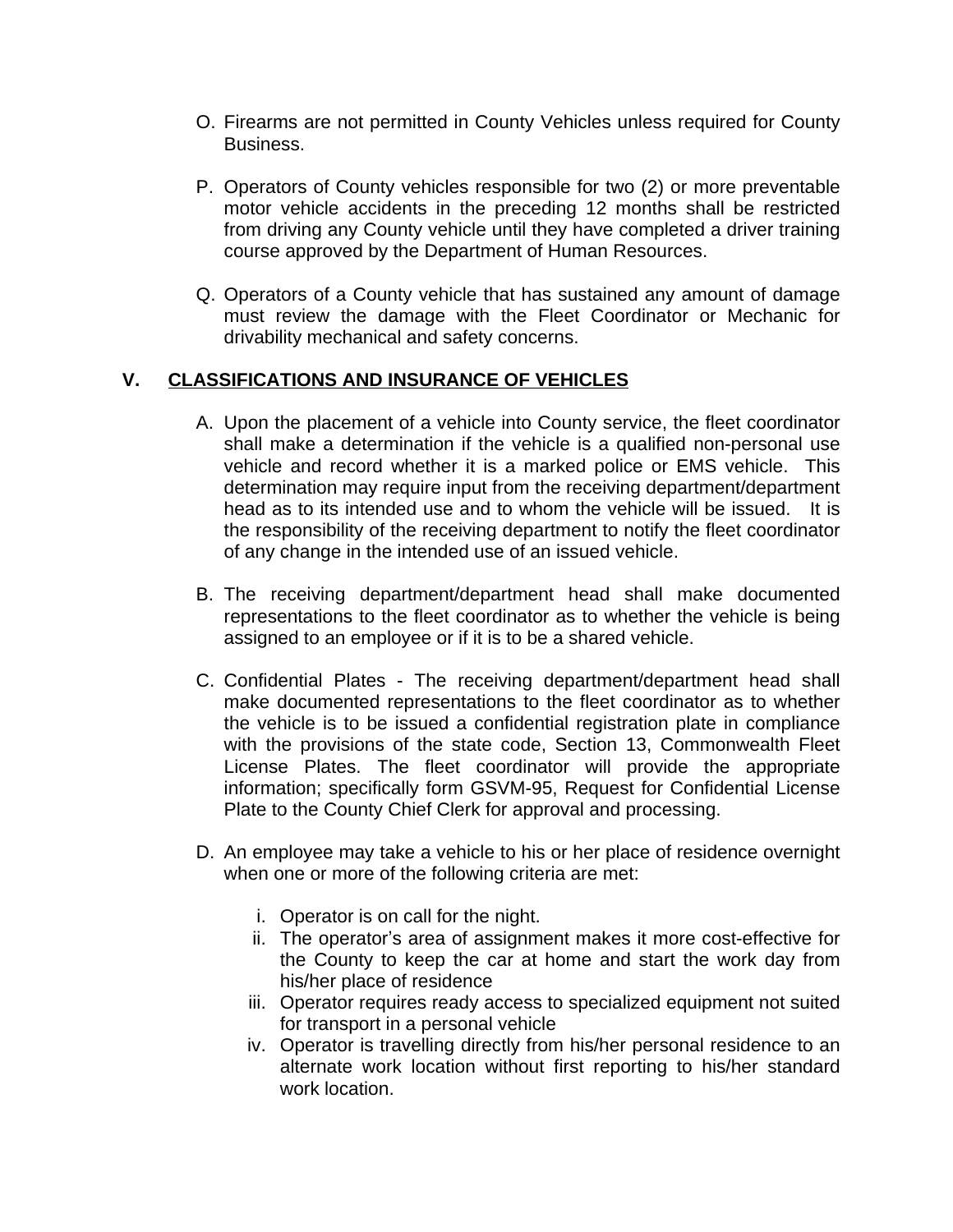v. There is a declared state of emergency.

#### **VI. OPERATOR RESPONSIBILITIES**

- A. All operators should submit signed monthly vehicle usage logs along with any required payroll tax forms to the fleet coordinator on prescribed forms. Maintenance of these usage logs are required for all County Vehicles, including Qualified Non-Personal Vehicles, except for vehicles used for undercover work. The fleet coordinator shall be responsible for forwarding payroll information to the Controller's Office.
- B. Operators shall make daily checks for damage or inoperative equipment, particularly safety features. Any damage or inoperative equipment should be promptly reported to the fleet coordinator.
- C. Operator shall make daily checks for fluid level, fuel card, Accident Report (Attachment A) and Vehicle Mileage Log.
- D. Fuel cards assigned to a vehicle must remain in the vehicle. The fuel card is only permitted to be used to fuel the vehicle it is assigned. Maintenance fuel cards are only permitted to be used to obtain fuel for equipment. Misuse of a fuel card is subject to disciplinary action up to and including termination.
- E. Emergency repairs should only be effectuated after consulting with the fleet coordinator. If the fleet coordinator cannot be reached the operator should consult his or her department head for approval.
- F. The operator is responsible for delivering the vehicle to the County maintenance facility for scheduled maintenance at intervals prescribed by the fleet coordinator. Operators are responsible for the cleanliness of vehicles. Vehicles will be reviewed for cleanliness upon services and vehicle state inspection. Failure to comply may result in disciplinary action.
- G. Operators are to adhere to all traffic laws and to exercise safety and courtesy at all times when operating County vehicles. Operation or behavior which is discreditable to the County is prohibited and is subject to disciplinary action.
- H. Reimbursement for all expenses related to the use of a County vehicle (e.g. fuel, oil, emergency repairs) shall be submitted to the fleet coordinator for approval. In order for expenses to be reimbursed, itemized receipts along with the odometer mileage at the time of the expenditure shall be submitted on a monthly basis.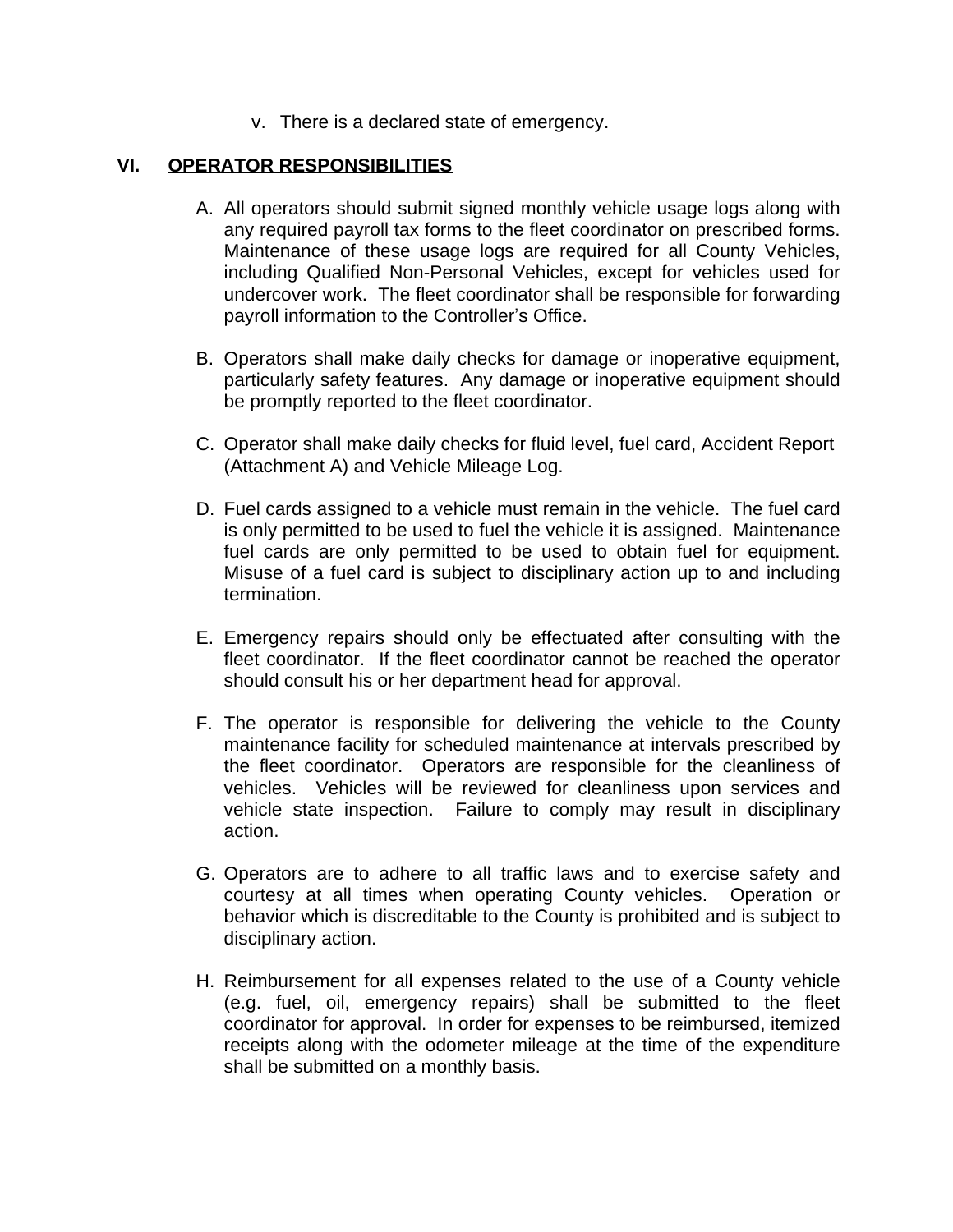- I. The County is not responsible for any personal property stored in a County Vehicle.
- J. Operators are responsible for safeguarding County property stored in County vehicles.
- K. Operators are responsible to circle the vehicle before using the vehicle to ensure it is free of any obstacles or obstructions.
- L. When more than one County employee is in a vehicle, one County employee must remain outside the vehicle and assist the driver in backing up or maneuvering the vehicle around any obstacle.

#### **VII. MANAGEMENT RESPONSIBILITIES**

- A. Monthly Vehicle Mileage Logs are to be fully completed and submitted to Department supervisor for review at the end of each month. The Department supervisor is responsible for submitting the Monthly Vehicle Mileage Logs to the fleet coordinator by the first of each month for the previous month's usage.
- B. Management is responsible for ensuring operators are familiar with County Fleet Policy and monitoring employee compliance
- C. Management is responsible for contacting the fleet coordinator to remove or add a County employee to the Fuel Card System.
- D. Management is responsible for reporting all accidents/incidents, regardless of severity to the fleet coordinator within 24 hours, and must complete Vehicle Accident Investigation Form (Attachment A).

#### **VIII. TAX IMPLICATIONS – OPERATOR REPORTING RESPONSIBILITIES**

- A. If the County provides a vehicle which is used exclusively for business purposes (except for allowable de minimus use) there are no tax consequences or reporting. Business use does not include commuting (except as discussed later). The operator must still maintain records (vehicle logs) to substantiate that all vehicle use was for business.
- B. If an employer-provided vehicle is used for both business and personal purposes, substantiated business use is not taxable to the employee. Personal use is taxable as wages. The operator must retain a copy of the Monthly Vehicle Mileage Log to document business and personal use. Employee use of County-Provided Vehicles Quarterly Report of Vehicle Usage (Attachment B) for is only to be used by employees (other than Elected Officials and Senior Executives) who have use of a County-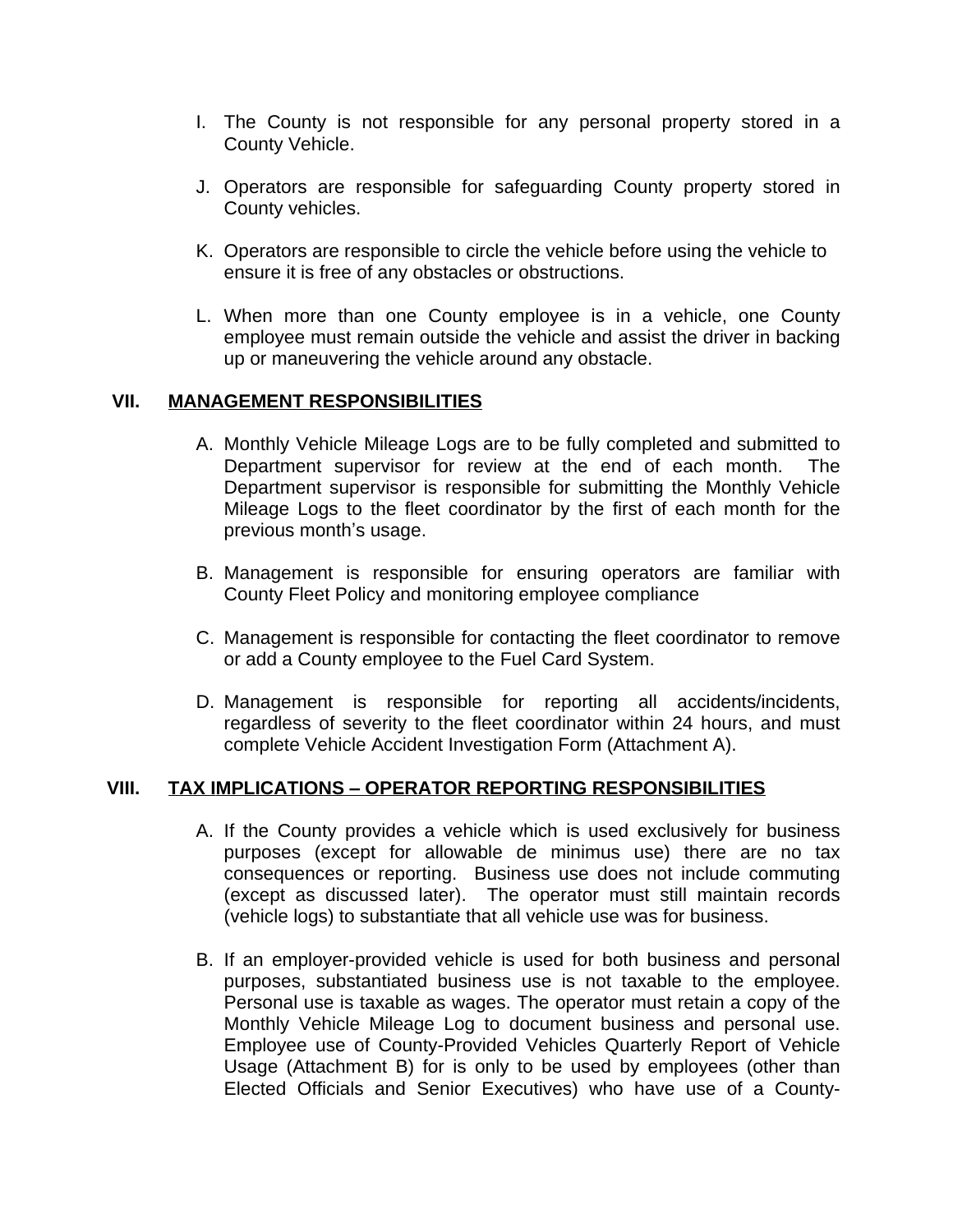provided vehicle for commuting purposes only. This report is to be submitted to the Payroll Department on a quarterly basis and is due by the 14<sup>th</sup> of the month following the close of the quarter.

- C. Payroll Reports
	- i. Operators who have payroll reporting responsibilities may use one of the following methods for reporting their personal/commuting miles.
		- 1. \$1.50 each way for commuting. Operators shall log the number of commutes each month multiplied by \$1.50 to arrive at the taxable income for the month. A round trip commute amounts to \$3.00 in taxable income for the day. This is available when commuting is the only personal use involved. This method is not for use by control employees
		- 2. Cents-per-mile. Operators who have personal use beyond commuting shall compute the number of personal miles travelled (as supported by the vehicle log(s) and multiply that by the IRS mileage rate in effect for that year (currently \$.545/mile) to arrive at the taxable income for the month.
		- 3. Fair Lease Value. Operators shall complete a worksheet which computes the percentage of personal use multiplied by the fair lease value of the vehicle (plus fuel allowance) to arrive at taxable income
		- 4. Forms are available through the fleet coordinator to support each of the aforementioned methods.
	- ii. Additional guidance and/or forms related to payroll reporting are available through the County Controller's Office.